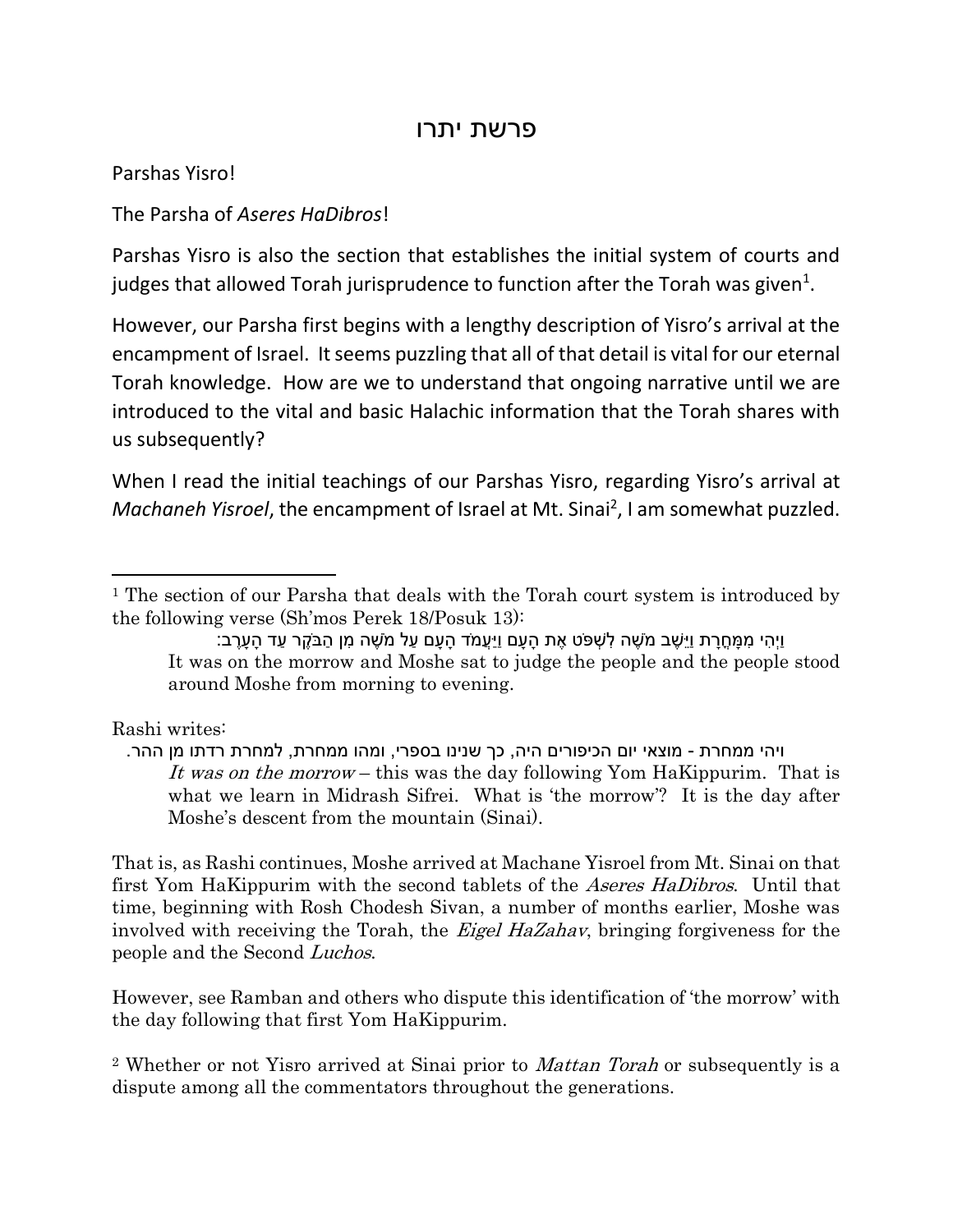The first Posuk of our Parsha reads (Sh'mos Perek 18/Posuk 1):

וַיִּשְׁמַע יִתְרוֹ כֹהן מִדְיַן חֹתן מֹשֶׁה את כַּל אֲשֶׁר ַעֲשׂה אֶ..ל'קים לְמֹשֶׁה וּלִישָׂראל עִמּוֹ כּי ֿהוֹצִיא ה' אֶת יְשָׂרַאֵל מְמִצְרַיִם:

Yisro, the *Kohen* of Midian, the father-in-law of Moshe heard all that G-d did for Moshe and for Israel His people - that Hashem took out Israel from Egypt.

All that the Posuk teaches explicitly is that Yisro's motivation to come to *Machaneh Yisroel* was the 'news' about the Exodus. Rashi expands on the reports that Yisro received.

We read:

l

וישמע יתרו - מה שמועה שמע ובא, קריעת ים סוף ומלחמת עמלק:

*Yisro heard* – What report did he hear that encouraged<sup>3</sup> him to come? [He heard regarding] the splitting of the Red Sea and the war against Amalek<sup>4</sup>.

Perhaps Rashi understands that the Exodus about which Yisro heard and was motivated to leave his home and family included more than the events of the 15<sup>th</sup> day of Nissan, the day of the Exodus itself, and included the splitting of the Red Sea, which was the culmination of the Exodus<sup>5</sup>.

פירוש שבשבילה נתעורר לבא

<sup>4</sup> There are other opinions in this Midrash, and additional Midrashim, from which Rashi drew this commentary. Rashi's supra-commentators discuss this specific interpretation that Rashi adopted.

<sup>5</sup> And thus, since the splitting of the Red Sea occurred on the seventh day from the Exodus (Rashi, Sh'mos Perek 14/Posuk5), that day became the Seventh Day of Pesach. Unlike *Sh'mini Atzeres* which has a status of a Yom Tov independent of Sukkos and does not require sitting in a Sukkah, taking Lulav and Esrog and does require its own Birkas Shehecheyanu (Shulchan Aruch Orach Chaim Siman 668/s'if 7) as well has having its own name, the Seventh Day of Pesach is not an independent Yom Tov, it does not have an independent name and the prohibition of *chometz* is as valid on the Seventh Day as it is on all the other days of Pesach. One does not make a Shehecheyanu on the Seventh Day of Pesach (Shulchan Aruch Orach Chaim Siman

<sup>&</sup>lt;sup>3</sup> Sifsei Chachamim is the basis for this translation. He writes:

This means- that because of the report he was aroused to wish to come to Machaneh Yisroel.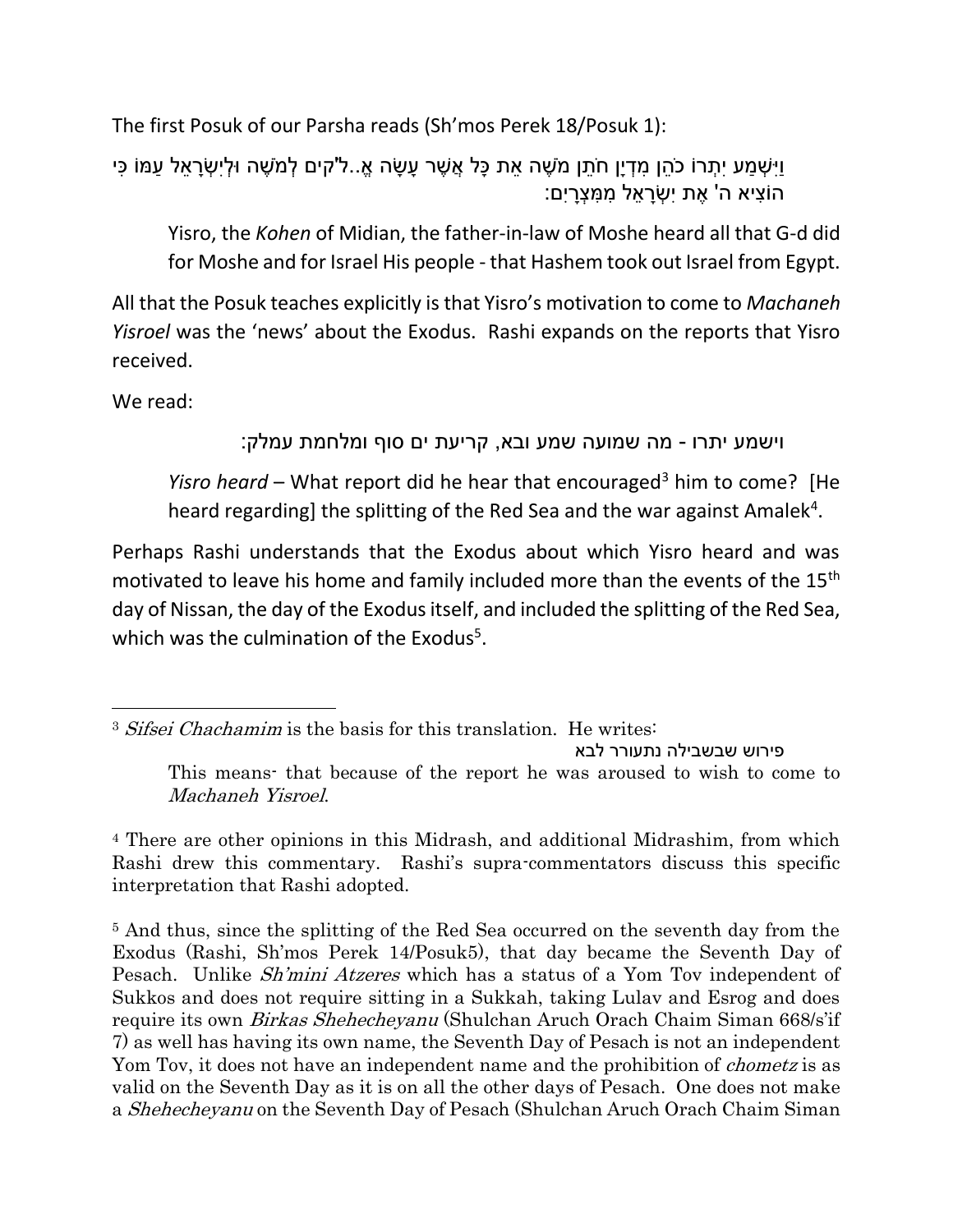However, it is not clear exactly what impression the war against Amalek made upon Yisro that would encourage him to join *Machaneh Yisroel*<sup>6</sup> .

Now we know that Yisro was considered to be a uniquely wise man. Later on in our Parsha, it was Yisro who suggested the judicial system in Israel that was adopted upon his recommendation.

Rashi explains that before he was given the name *Yisro -* יתרו, he was first given the name *Yeser* –יתר.

We read Rashi's commentary on that verse:

יתרו - שבע שמות נקראו לו...יתר, יתרו... יתר, על שם שיתר פרשה אחת בתורה (פסוק כא) ואתה תחזה. יתרו לכשנתגייר וקיים המצות הוסיפו לו אות אחת על שמו.

*Yisro* – Yisro was called by seven names…*Yeser* and *Yisro*.

He was called *Yeser* because he added a section to the Torah – You shall see the candidates for judges.

*Yisro* – when he converted and fulfilled the Mitzvos a letter (*vov*) was added to his name.

That is, even before he converted, Yisro's contribution to Torah was unique. And, rather than bestowing a completely new name upon him when he did convert, his earlier 'Jewish' name of Yeser was built upon and expanded to acknowledge his conversion.

*Yeser* was not discarded. Rather, the name *Yeser* served as a building block for the name by which he has been known throughout all generations.

Certainly, Yisro was an extraordinary person in the knowledge that he possessed and how he used that knowledge.

<sup>490/</sup>s'if 7). Recitation of that *B'racha* on that day would be a *B'racha L'vatala* – taking G-d's Name in vain!

<sup>6</sup> We will deal with this question as we continue.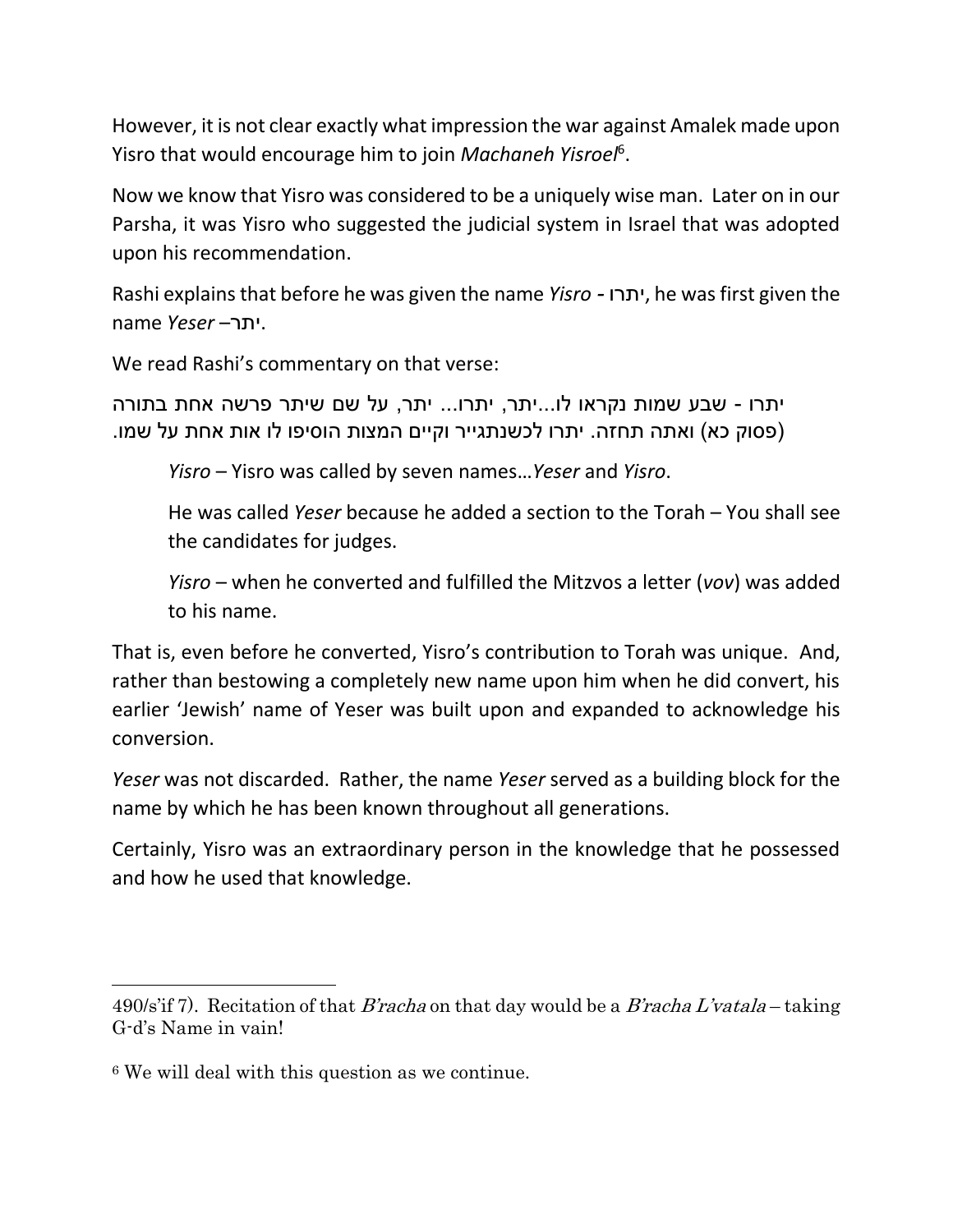Yisro was also a courageous man as he left all that he had behind him and went out into the wilderness to a place unknown and to a people unknown.

His courage also reflected his beliefs for which he sacrificed greatly. Already in Parshas Sh'mos we had initial glimpses of Yisro's character.

We read there (Perek 2/P'sukim 16-20):

ּו ְלכֵֹּהן ִמ ְדיָּן ֶׁש ַבע ָּבנֹות וַ ָּתבֹאנָּה וַ ִת ְד ֶׁלנָּה וַ ְת ַמ ֶׁלאנָּה ֶׁאת ָּה ְר ָּה ִטים ְל ַה ְשקֹות צֹאן ֲא ִבי ֶׁהן: וַיָּבֹאוּ הַרֹעִים וַיְגַרְשׁוּם וַיַּקַם מֹשֶׁה וַיּוֹשָׁעַן וַיַּשְׁקָ אֶת צֹאנַם: וַתַּבֹאנַה אֶל רְעוּאֶל אֶבִיהֶן ויֹאמֶר מדּוּע מהרָתֵּן בֹּא היוֹם: ותֹּאמרְן ַאישׁ מַצְרי הצילנוּ מיד הַרֹעים וְגם דלה דלה ַּלְנּוּ וַיַּשְׁקָ אֶת הַצֹּאן: וַיֹּאמֶר אֵל בְּנֹתַיו וְאַיּוֹ לַמַּה זֶה עֲזַבְתֶּן אֶת הַאִישׁ קִרְאֵן לוֹ וְיֹאכַל ָּל ֶׁחם:

The Kohen of Midian had seven daughters and they came and drew from the well and they filled the troughs to water the sheep of their father. The shepherds came and drove them away; Moshe arose and saved them and he gave water to their sheep.

They came to Re'u'el their father and he said, 'Why were you so fast to come today?" They said, "An Egyptian man saved us from the shepherds and he also drew much water and he watered the sheep." He said to his daughters, "and where is he? Why did you forsake the man? Call him and let him eat bread."

Rashi writes there:

```
ולכהן מדין - רב שבהן ופירש לו מעבודה זרה ונידוהו מאצלם:
```
*The Kohen of Midian* – He was their religious leader and when Yisro stopped worshipping idols, they excommunicated him.

ויגרשום - מפני הנידוי:

*They drove them away* – because of the excommunication.

Yisro was a man of principle. Once he decided that idolatry was incorrect, he disengaged from it and from his 'congregants'. He suffered because of his convictions but he did not waver.

Thus, since he was a discoverer, he came to the camp of Israel. He investigated and made his decision.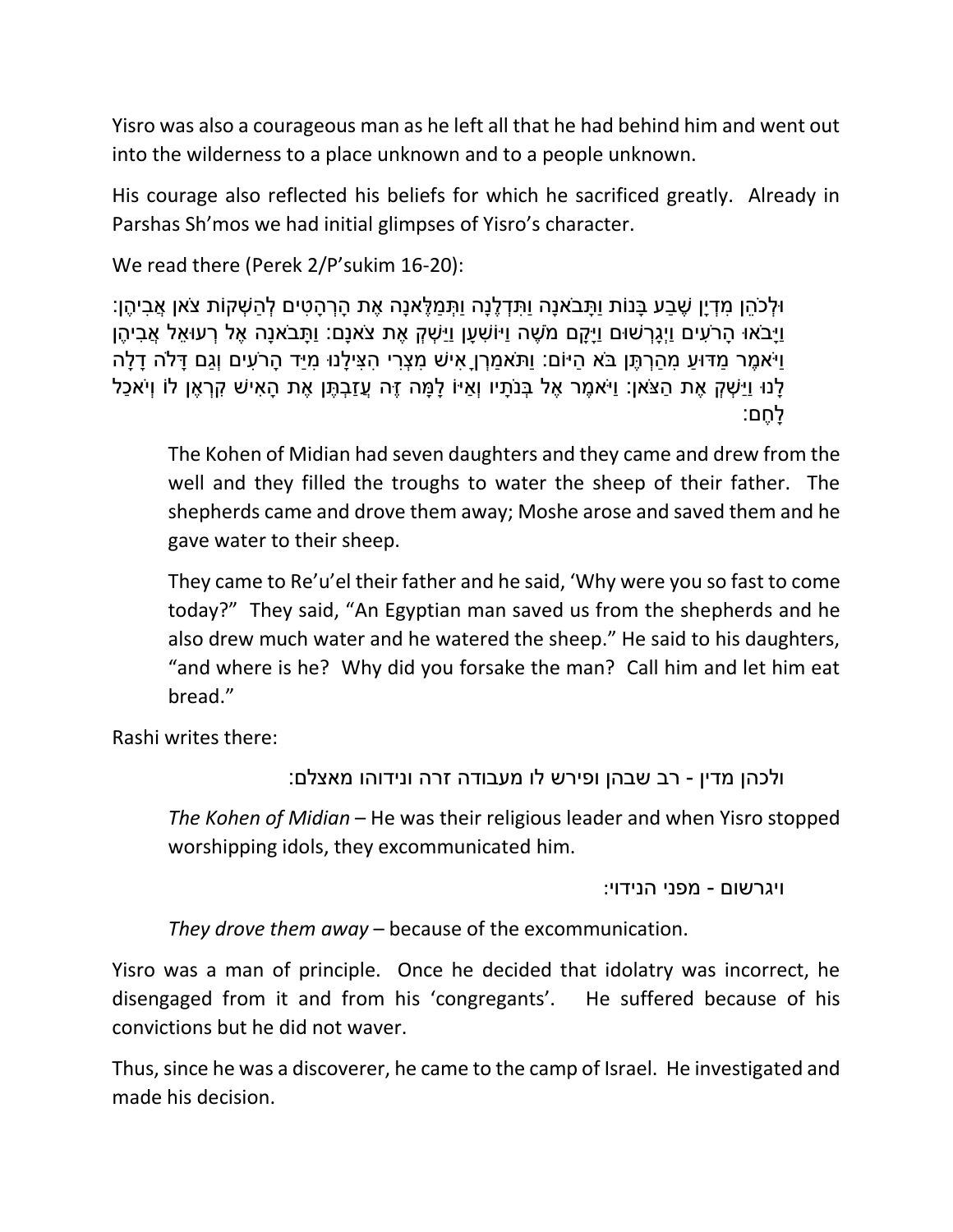Yet, at the same time, it does not appear that he was totally decisive.

We read in our Parshas Yisro:

וַיְסִפּר מֹשָׁה לְחֹתָנוֹ את כַּל אֲשָׁר ַעָשׂה ה' לְפַרְעֹה וּלְמַצְרִים על אוֹדֹת יִשְׂרַאל את כַּל ָהַתְּלַאַה אֲשֶׁר מְצָאַתַם בַּדֶּרֶךְ וַיַּצְלֵם ה': וַיִּחַדְּ יִתְרוֹ עַל כָּל הַטּוֹבָה אֲשֶׁר עַשָּׂה ה' לְיִשְׂרָאֵל ֿאֲשֶׁר הָצִּילׂוֹ מִיַּד מִצְרַיִם: וַיֹּאמֶר יִתְרוֹ בַּרוּךְ ה' אֲשֶׁר הָצִיל אֶתְכֵם מִיַּד מִצְרַיִם וּמִיַד ַפְּרְעֹה אֲשֶׁר הִצִּיל אֶת הַעַם מִתַּחַת יַד מִצְרַיִם: ַעֲתַּה יַדַעְתִּי כִּי גַדוֹל ה' מִכָּל הַאֱ...ל'קים ַּכִּי בַדְּבר אֲשֶׁר זָדוּ עֵליהֶם: וִיקּח יִתְרוֹ חֹתן מֹשֶׁה עַלה וּזְבַחים לֹא...ל'קים וַיָּבֹא אִהֶרֹן וְכֹל זִקְנֵי יִשְׂרַאֵל לֵאֱכָל לֵחֵם עִם חֹתֵן מֹשֶׁה לְפָנֵי הַאֱ...ל'קים:

Moshe told his father-in-law all that Hashem did to Par'o and to Egypt regarding Israel, all of the weariness that encountered them on the way and that Hashem saved them. Yisro was happy for all the good that Hashem did for Israel – that He saved the people from Egypt.

Yisro said, 'Blessed is Hashem Who saved you from the hand of Egypt and from the hand of Par'o – that He saved the people from under the hand of Egypt. Now I know that Hashem is greater than all the other gods because of the matter that the Egyptians plotted to do against Israel.'

Yisro, the father-in-law of Moshe, took burnt-offerings and [*Sh'lomim*<sup>7</sup> ] offerings for G-d and Aharon and all of the elders of Israel came to eat bread with the father-in-law of Moshe, before G-d.

What did Yisro now learn that brought him to say ידעתי עתה,' *now* I know'<sup>8</sup> ? Yisro was motivated based on what he heard – יתרו וישמע – to join with Israel. He had already heard and had sufficient knowledge to make his courageous move. What new understanding did he receive?

Sifsei Chachamim synopses the commentary of Mizrachi:

 $\overline{a}$ 

However, we know that sometimes the Torah uses past and future tenses of verbs to refer to an ongoing process and thus ידעתי עתה could means something like 'I am learning new things'.

<sup>7</sup> Rashi here.

<sup>8</sup> The literal translation of ידעתי עתה is 'now I knew'. Certainly such a phrase seems self-contradictory since 'now' means the present and 'I knew' means the past. Thus, some of the commentaries say it means 'now I know more that I knew before'.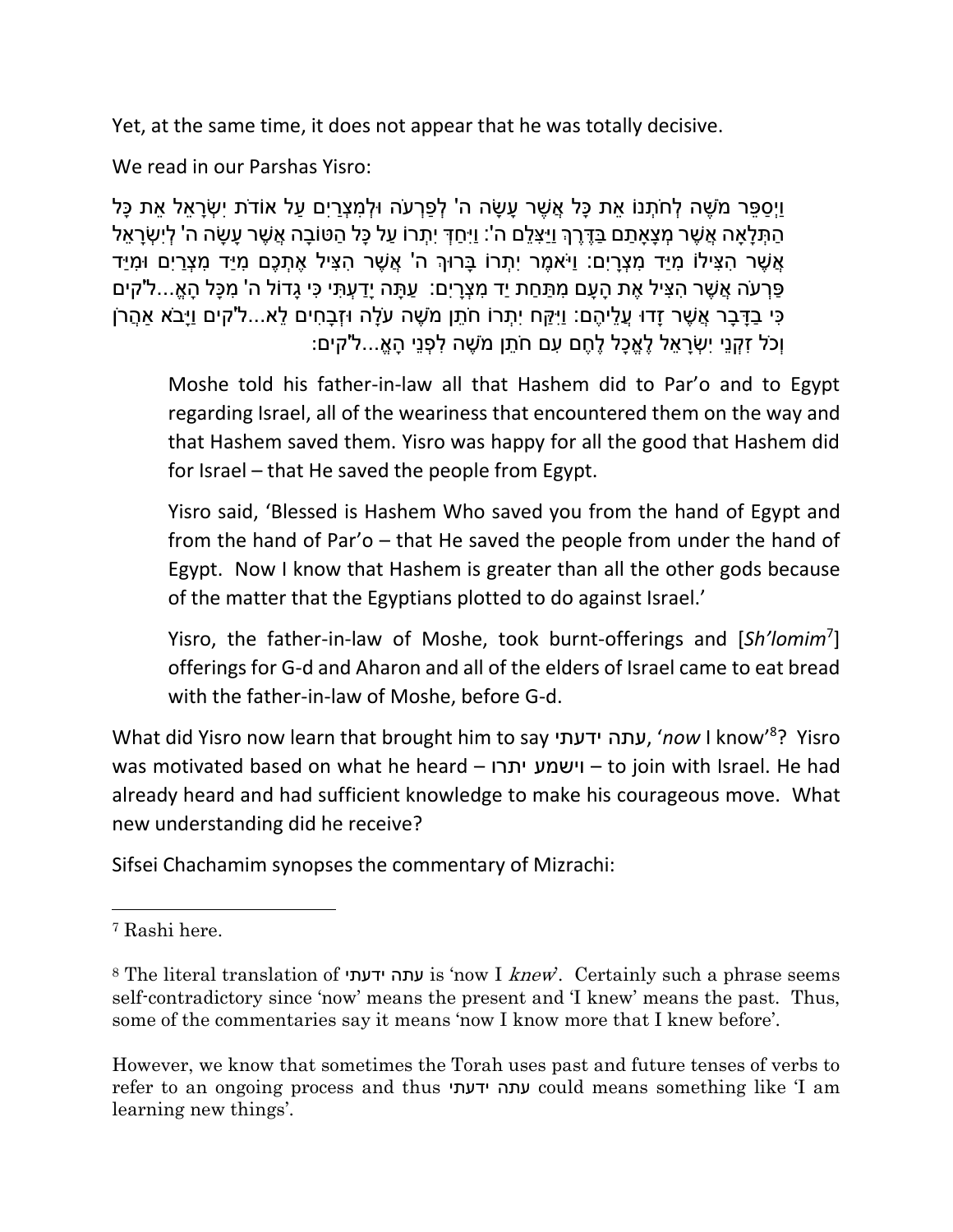והרב אליהו מזרחי פירש מדלא אמר עתה ידעתי את ה' כי גדול וכו' שמע מינה שהכירו לשעבר אבל לא הכיר גודל פעולותיו על פעולות כל האלהות רק עכשיו אחר כל המעשים הללו:

The Mizrachi explains that since Yisro did *not* say 'now I know Hashem that is greater etc.', we understand that Yisro did know Hashem in the past. However, until his meeting with Moshe Rabbenu Yisro did not understand the superiority of G-d's actions over those of all the gods. [Yisro only understood it] now after all of these events [that Moshe told him].

Now, we are not surprised that Yisro learned something new from what Moshe Rabbenu had told him. It is reasonable to assume that there were many smaller events, parts of those greater events that Yisro would not have been able to know from the reports and 'news' of which he was aware.

That is, *quantitatively*, Yisro was lacking awareness of the scope of events that took place. For example, Yisro was likely to have heard of the ten plagues and the crossing of the Red Sea, however, it is just as likely that he did not know anything about the protection of the pillars of fire and cloud that protected Israel before their crossing of the Red Sea<sup>9</sup>.

We continue (Perek 14/P'sukim 19-20):

 $\overline{a}$ 

וַיִ ַסע ַמ ְל ַאְך ָּה אֹֹ... ל'קים ַההֵֹּלְך ִל ְפנֵּי ַמ ֲחנֵּה יִ ְשָּר ֵּאל וַיֵּ ֶׁלְך ֵּמַא ֲחֵּרי ֶׁהם וַיִ ַסע ַעמּוד ֶׁה ָּענָּן ִמ ְפנֵּי ֶׁהם וַיֲַעמֹד ַּמְאַחֲרֵיהֶם: וַיָּבֹא בֵּין מַחֲנֵה מִצְרַיִם וּבֵין מַחֲנֵה יִשְׂרָאֵל וַיְהִי הֶעָנַן וְהַחֹשֶׁךְ וַיָּאֶר אֶת הַלַּיְלָה וְלֹא קַרַב זֶה ָּאֵל זֶה כַּל הַלַּיְלֵה:

The angel of G-d who went from before the camp of Israel and it went behind them and the pillar of cloud travelled from before them and it stood in back of them. It came between the camp of Egypt and the camp of Israel and the cloud and the darkness lit up the night and this camp and that camp did not approach the other all of that night.

<sup>9</sup> We read in Parshas B'shalach (Perek 13/P'sukim 21-22):

וַה' הֵֹּלְך ִל ְפנֵּי ֶׁהם יֹו ָּמם ְב ַעמּוד ָּענָּן ַלנְחֹ ָּתם ַהֶּׁדֶׁרְך וְ ַליְ ָּלה ְב ַעמּוד ֵּאש ְל ָּה ִאיר ָּל ֶׁהם ָּל ֶׁל ֶׁכת יֹו ָּמם וָּ ָּליְ ָּלה: ֿלֹא יַמִישׁ עַמּוּד הֶעֲנֵן יוֹמֵם וְעַמּוּד הַאֵשׁ לַיְלֵה לְפָנֵי הַעֲם:

Hashem went before them in the day with a pillar of cloud to lead them on the way and at night with a pillar of fire to give them light, to be able to go day and night. Hashem did not remove the pillar of cloud in the daytime or the pillar of fire in the night from before the people.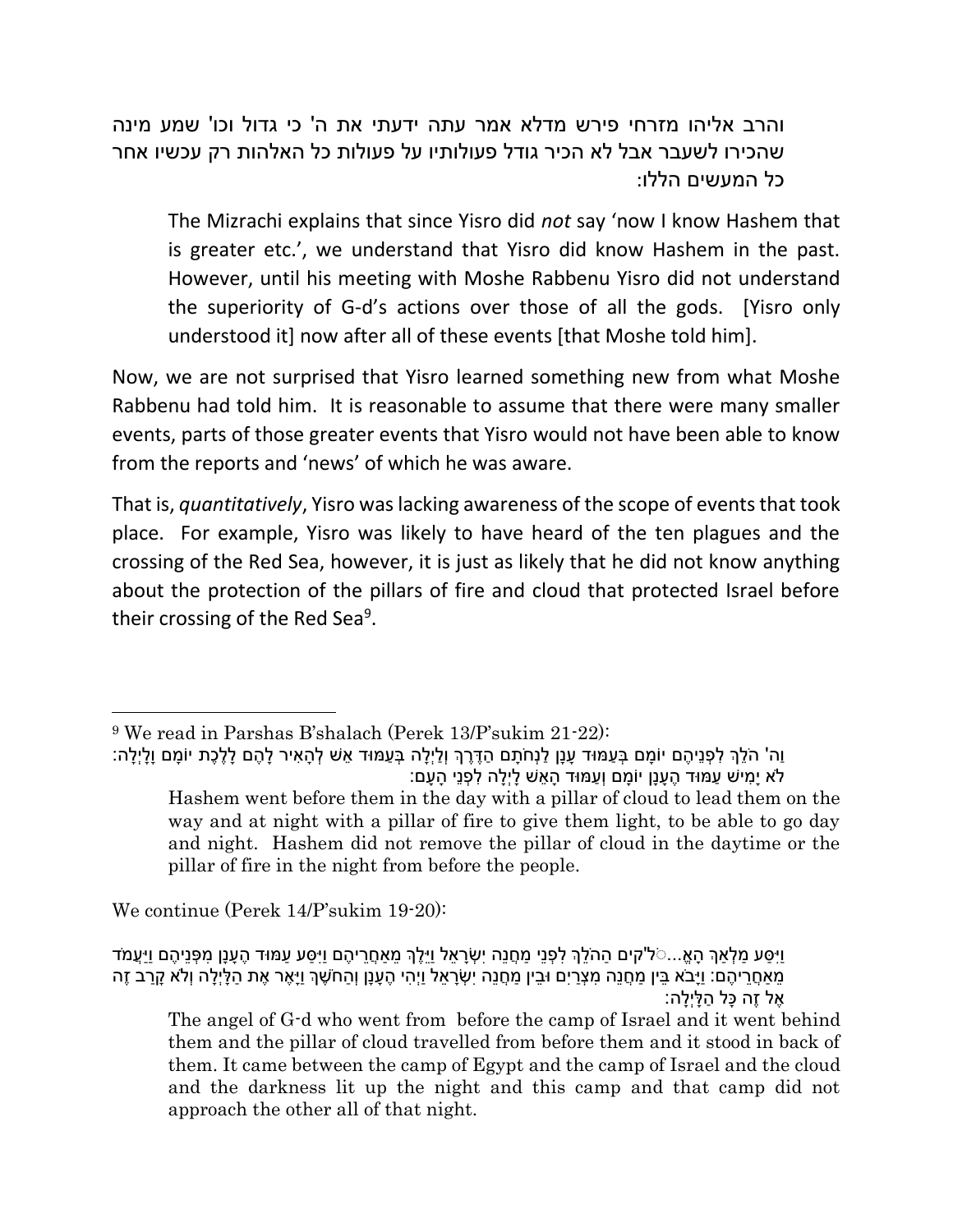However, the difference between that which Yisro knew before he spoke to Moshe Rabbenu and that which he knew after he spoke with Moshe was far more than one which was quantitative, he didn't merely acquire *more* information.

Towards the end of our Parsha, after we learn of the giving of the *Aseres HaDibros*, we read (Perek 20/P'sukim 15-18):

וָכל הַעם רֹאים אֶת הקוֹלת וְאֶת הלּפּידם וְאת קוֹל הֹשֹׂפַר וְאֶת הַהַר עַשן ויִּרְא הַעַם וַיַּנַעוּ וַיַּעֲמִדוּ מֵרַחֹק: וַיֹּאמְרוּ אֵל מֹשֶׁה דַּבֶּר אַתָּה עִמַּנוּ וְנִשְׁמַעַה וְאַל יְדַבֶּר עִמַּנוּ ֿאֲ...ל'קים פֶּן נַמּוּת: וַיֹּאמֶר מֹשֶׁה אֶל הַעָּם אַל תִּירַאוּ כִּי לְבַעֲבוּר נַסּוֹת אֶתְכֶם בַּא ֿהָאֱ...ל'קים וּבַעֲבוּר תְּהְיֶה יִרְאַתוֹ עַל פְּנֵיכֶם לְבָלְתִּי תֶחֱטָאוּ: וַיַּעֲמֹד הָעָם מֵרָחֹק וּמֹשֶׁה ْנְגַּשׁ אֶל הַעֲרַפֶּל אֲשֶׁר שַׁם הַאֱ...ל'קים:

All of the people saw the thunder and the torches and the sound of the Shofar and the entire mountain smoking; the people saw and they were moved and they stood at a distance.

They said to Moshe, 'You should speak with us and we will hear and G-d should not speak with us lest we shall die.'

Moshe said to the people, 'Do not fear because in order to raise you up<sup>10</sup> Gd came and in order that His fear will be upon you in order that you will not sin.'

The people stood from afar and Moshe approached the dark cloud where Gd was.

This section is repeated to a great degree in Parshas Voeschanan where we again read regarding *Mattan Torah*. The Torah writes (D'vorim Perek 5/P'sukim 5, 20- 24):

ָאנֹכִי עֹמֵד בֵּין ה' וּבֵינֵיכֶם בַּעֶת הַהוא לְהַגִּיד לַכֶּם אֶת דְּבַר ה' כִּי יְרֵאתֶם מִפְּנֵי הַאֵּשׁ וְֹלא ֲע ִלי ֶׁתם ָּב ָּהר ֵּלאמֹר:

 $\overline{a}$ 

<sup>10</sup> The root word of נסות could be understood as being taken from נסיון, meaning a 'test' or from 01, meaning a 'banner' that is raised upon high. Rashi explains that the meaning is according to the latter and he writes:

לבעבור נסות אתכם - לגדל אתכם בעולם שיצא לכם שם באומות שהוא בכבודו נגלה עליכם: In order to raise you  $up$  – to aggrandize you in the world so that your reputation will go out among the nations that Hashem in His Glory was revealed to you.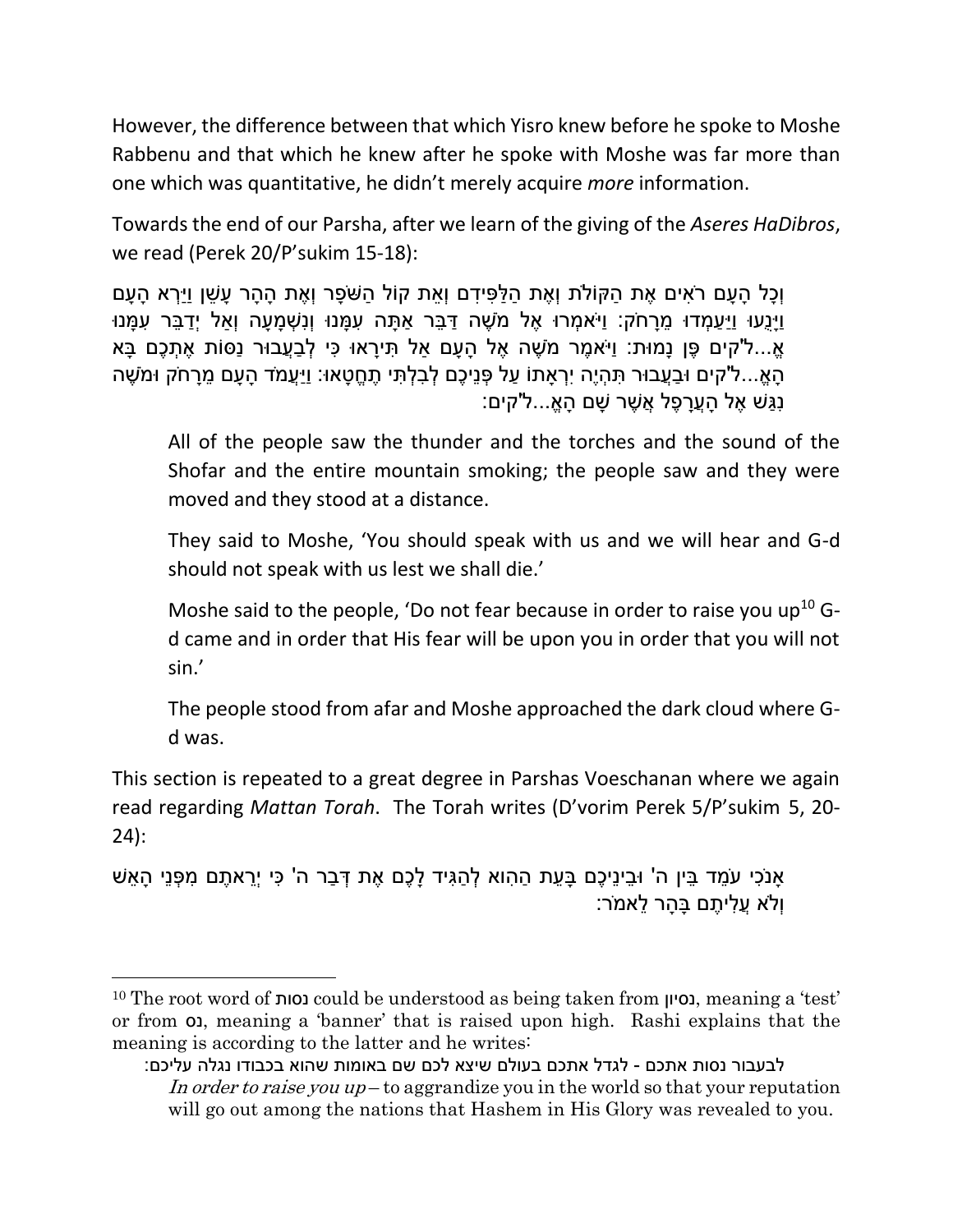וַיְהִי כְּשַׁמְעֵכֶם אֶת הַקּוֹל מִתּוֹךְ הַחֹשֶׁךְ וְהַהָר בֹּעֶר בַּאֵשׁ וַתִּקְרָבוּן אֵלֵי כַּל רַאשִׁי שִׁבְטֵיכֶם וְזקַנִיכֶם: וַתֹּאמְרוּ הן הֶרְאנוּ ה' א...ל'קינוּ אֶת כָּבֹדוֹ וְאֶת גִּדְלוֹ וְאֶת קֹלֹוֹ שַׁמַעְנוּ מִתּוֹך ָּה ְּהָאֵשׁ הַיּוֹם הָזֶה רַאִינוּ כִּי יְדַבֶּר אֱ...ל'קים אֶת הָאַדַם וַחַי: וְעַתָּה לָמָּה נָמוּת כִּי תֹאכָלֵנוּ ַּהַאשׁ הגָּדֹלה הזֹאת אם יֹסְפים אֱנחָנוּ לֹשָׁמֹע אֶת קוֹל ה' אֵ...ל'קינוּ עוֹד וַמתָנוּ: כּי מי ָּכָּל בַּשָּׂר אֲשֶׁר שַׁמַע קוֹל אֶ...ל'קים חַיִּים מִדַּבֵּר מִתּוֹךְ הַאֵשׁ כָּמֹנוּ וַיֵּחִי: קְרַב אַתָּה וּשָׁמַע ֿאֶת כָּל אֲשֶׁר יֹאמַר ה' אֱ...ל'קינוּ וְאַתְּ תְּדַבֶּר אֶלֶינוּ אֶת כָּל אֲשֶׁר יְדַבֶּר ה' אֱ...ל'יקנוּ ָּאֵלֵיךָ וְשֻׁמַּעָנוּ וְעַשִׂינוּ:

I Moshe was standing between Hashem and you at that time to tell you the Word of Hashem because you were afraid of the fire and did not ascend the mountain saying.

It was when you heard the voice from inside the darkness and the mountain was burning with fire, you approached me – all of the heads of your tribes and your elders. You said, 'Behold, Hashem our G-d has shown us His Glory and His greatness and His voice we heard from the midst of the fire; this day we heard that when G-d talks with man, man can still live. Now, why should we die because this great fire will consume us if we continue to hear the voice of G-d anymore we will die? Which flesh that heard the voice of Hashem the living G-d speaking from the midst of the fire as we did and lived? You, Moshe, approach and hear all that Hashem our G-d will say and you will speak to us all that Hashem our G-d will speak to you – we will listen and we will do.

We see a number of differences between that which is written in Parshas Yisro and that which is written in Parshas Voeschanan and many of the differences can be attributed to the fact that Parshas Voeschanan also relates to the שניות לוחות, the second tablets that were given separately from the first.

Midrash Tanchuma (Parshas Miketz) writes:

לוחות הראשונות, על ידי שניתנו בגדולה נשתברו, שנאמר וכל העם רואים את הקולות אבל הלוחות השנים כשניתנו, לא ראה אותם אלא משה, שנאמר ואיש לא יעלה עמך וגו' )שמות :(<sup>11</sup>ג<sup>11</sup>)

<sup>11</sup> The entire verse reads:

וְאִישׁ לֹא יַעֲלֵה עְמַּךְ וְגֵם אִישׁ אַל יֵרַא בְּכַל הָהָר גַּם הַצֹּאן וְהָבָּקַר אַל יִרְעוּ אֶל מוּל הַהָר הָהוּא: No man shall go up with you and no man shall be seen in any part of the mountain; also the sheep and the cattle shall not graze opposite that mountain.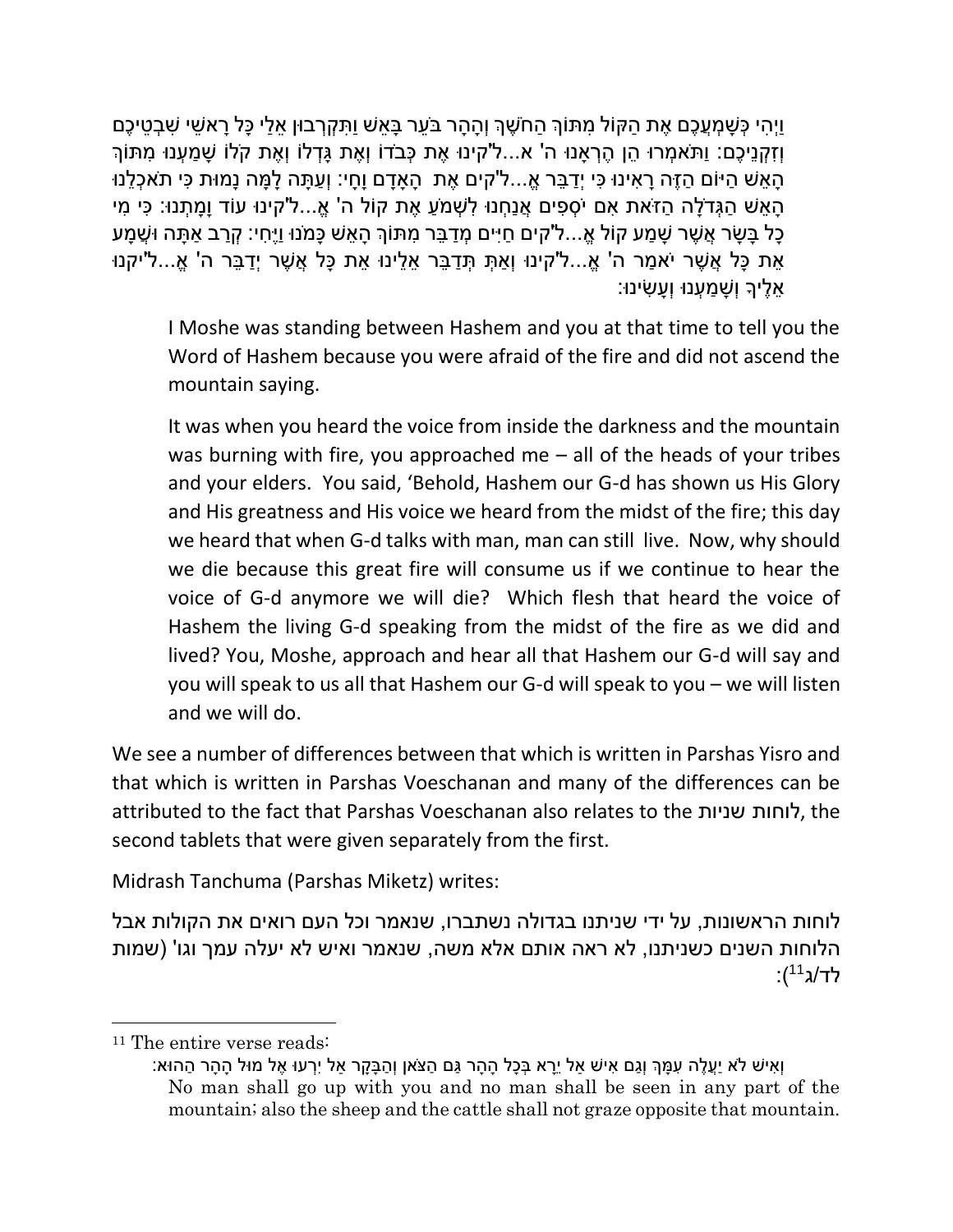The first tablets, since they were given with greatness, they were broken. [We learn of the greatness] as it is written, 'all the people saw the thunder'. But, with the second tablets – when they were given, no one saw except for Moshe as it says, 'No man shall go up with you'.

We continue to read the Midrash Tanchuma, but this time in Parshas Ki Tisa commenting on verses there (Perek 34/P'sukim 1-2) and contrasting them with what the Torah writes in our Parshas Yisro at the time of *Mattan Torah*.

We read there:

וַיֹא ֶׁמר ה' ֶׁאל מֹ ֶׁשה ְפ ָּסל ְלָך ְשנֵּי ֻלחֹת ֲא ָּבנִים ָּכ ִראשֹנִים וְ ָּכ ַת ְב ִתי ַעל ַהֻלחֹת ֶׁאת ַה ְּד ָּב ִרים ַּאֲשֶׁר הַיוּ עַל הַלֶּחֹת הַרְאשֹׁנִים אֲשֶׁר שִׁבַּרְתַּ: וֶהְיֶה נַכוֹן לַבֹּקֶר וְעַלִיתָ בַבֹּקֶר אֶל הַר סִינַי וְנִצְבַת לִי שִׁם עַל רֹאשׁ ההר:

> Hashem said to Moshe, 'Carve out for yourself two tablets of stone like the first ones and I will write upon the tablets the words that were on the first tablets that you broke. You, Moshe should be ready for the morning and you shall ascend in the morning to Mt. Sinai and you shall stand erect there for Me at the top of the mountain.

The relevant verse in our (Perek 19/Posuk 16) Parsha reads:

```
וַיְהִי בַיּוֹם הַשָּׁלִישִׁי בְּהִיֹת הַבֹּקֶר וַיְהִי קֹלֹת וּבְרָקִים וְעָנָן כָּבֵד עַל הָהָר וְקֹל שֹׁפָּר חָזָק
                                                         ּמְּאֹד וַיֵּחֵרַד כָּל הַעֲם אֲשֶׁר בַּמַּחֲנֵה:
```
It was on the third day when it was morning, there was thunder and lightning and a heavy cloud upon the mountain and the sound of the Shofar became increasingly strong and the all the people in the camp trembled.

The Midrash reads:

פסל לך והיה נכון לבקר כך בראשונה ויהי ביום השלישי בהיות הבקר וגו' וכאן וגם איש אל ירא, הלוחות ראשונות על שנתנו בפומבי לפיכך שלטה בהם עין הרע ונשתברו וכאן א"ל הקדוש ברוך הוא אין לך יפה מן הצניעות שנאמר (מיכה ו<sup>12</sup>) ומה ה' דורש ממך כי אם עשה משפט ואהבת חסד והצנע לכת.

 $\overline{a}$ 

<sup>12</sup> The entire verse reads:

<sup>ָ</sup>הְגִּיד לְךָ אַדָם מַה טּוֹב וּמָה ה' דּוֹרֵשׁ מִמְּךָ כִּי אִם עֵשׂוֹת מְשִׁפָּט וְאַהֲבַת חֶסֶד וְהַצְנֵעַ לֶכֶת עִם אֱ...ל'קיךָ: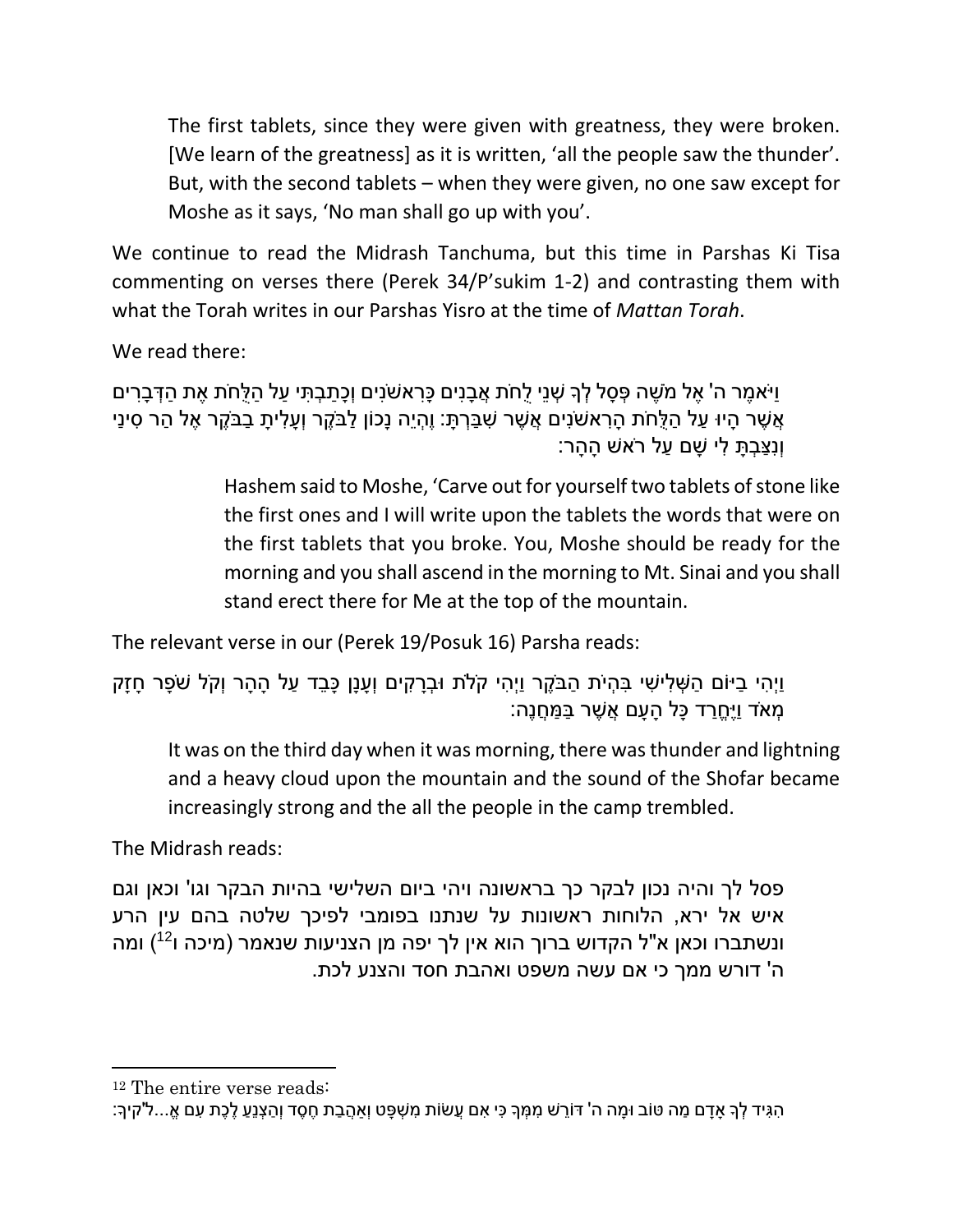Carve for yourself…and be ready for the morning. For the first tablets we read, 'It was on the third day when it was morning, etc.'

Here by the second tablets it says, 'also no man shall be seen'.

The first tablets were given publicly – therefore the *ayin ha'ra'* had control and the tablets were broken. Here, regarding the second tablets, Hashem said to Moshe, 'There is nothing nicer than *tzniyus*-modesty. This is as it says, 'What does Hashem seek from you – only to do justice, loving kindness and walking modestly.'

And there is another aspect which was said regarding the first *Luchos* and not said regarding the second, as we read in this week's Parshas Yisro (Perek 20/Posuk 19):

ַּוַּיֹּאמֶר ה' אֶל מֹשֶׁה כֹּה תֹאמַר אֶל בְּנֵי יִשְׂרַאֵל אַתֶּם רְאִיתֶם כִּי מִן הַשָּׁמַיִם דִּבְּרְתִּי עָמַּכֶם:

Hashem said to Moshe, 'So you shall say to B'nei Yisroel, "You have *seen* that I Hashem spoke to you from the heavens.'

Rashi explains:

אתם ראיתם - יש הפרש בין מה שאדם רואה למה שאחרים משיחין לו, שמה שאחרים משיחין לו פעמים שלבו חלוק מלהאמין:

*You have seen* – there is a difference between that which a person sees and that which others tell him. That which others tell him –sometimes his heart is divided as whether to believe or not.

Rambam writes in Hilchos Yesodei HaTorah (Perek 8/Halachah 1):

ובמה האמינו בו במעמד הר סיני שעינינו ראו ולא זר ואזנינו שמעו ולא אחר האש והקולות והלפידים והוא נגש אל הערפל והקול מדבר אליו ואנו שומעים משה משה לך אמור להן כך וכך, וכן הוא אומר (דברים ה/ד<sup>13</sup>) פנים בפנים דבר ה' עמכם, ונאמר

<sup>13</sup> The entire verse reads:

 $\overline{a}$ 

ָּפָּנִים בְּפָנִים דְּבֶּר ה' עְמָּכֶם בָּהָר מִתּוֹךְ הָאֵשׁ:

He, Hashem has told you, Man, that which is good and that which Hashem seeks from you – only to do justice, to love kindness and to walk modestly with Hashem your G-d.

Face to Face Hashem spoke with you on the mountain from the midst of the fire.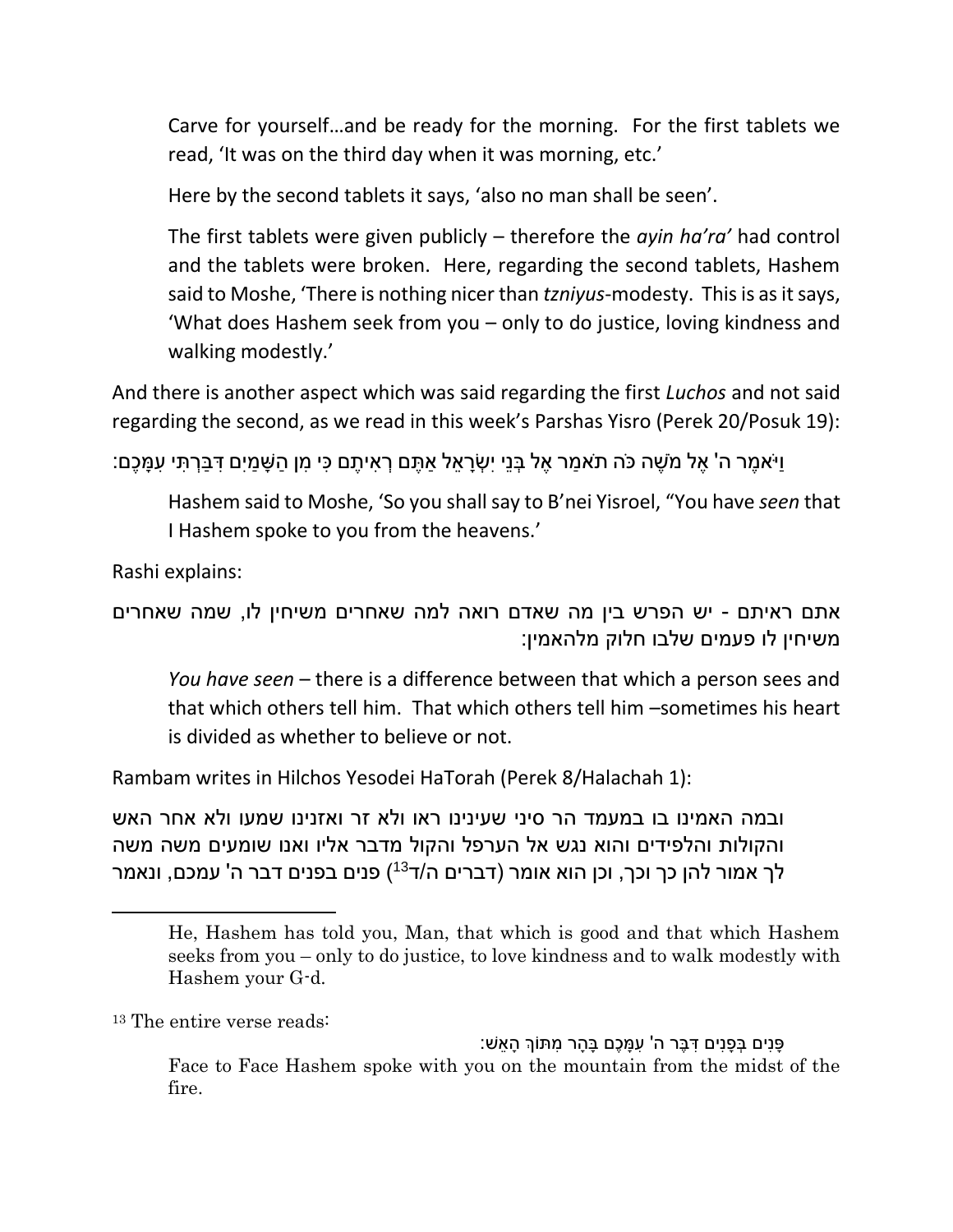(שם שם ג<sup>14</sup>) לא את אבותינו כרת ה' את הברית הזאת, ומנין שמעמד הר סיני לבדו היא הראיה לנבואתו שהיא אמת שאין בו דופי שנאמר (שם יט/ט<sup>15</sup>) הנה אנכי בא אליך בעב הענן בעבור ישמע העם בדברי עמך וגם בך יאמינו לעולם...

How did Israel believe in Moshe at Mt. Sinai? It was because our eyes saw, not from a stranger, our ears heard, not from someone else, the fire and the thunder and the torches and Moshe approached the dark cloud and the voice speaks to him and we hear, 'Moshe, Moshe, go and say to them this and that'.

And it says, 'face to face Hashem spoke with you'. And it says, 'Not with our fathers did G-d make this covenant '.

How do we know that *Maamad Har Sinai* alone is the proof that Moshe's prophecy is true without any room for doubt? It is as it says, 'Behold I Hashem am coming to you in the thickness of the cloud in order that the people shall hear when I Hashem speak with you and also in you will they believe forever.'

Rashi and Rambam teach us that as trustworthy and reliable that he may be, the one who informs us about a matter is never as believable as when the person himself knows the information for himself, personally.

Such a principle does not reflect poorly on our interlocutor. We may truly vouch for his integrity and honesty. Nonetheless, there is room for doubt and that doubt has a justification as part of human nature. That is an aspect of Creation.

Thus, as Rambam writes (ibid. Perek 7/Halachah 7):

<sup>14</sup> The entire verse reads:

<sup>ֿ</sup>לֹא אֶת אֲבֹתֵינוּ כָּרַת ה' אֶת הַבְּרִית הַזֹּאת כִּי אִתָּנוּ אֲנַחְנוּ אֶלֶּה פֹה הַיּוֹם כָּלָּנוּ חַיִּים: Not with our fathers did Hashem make this covenant –but with us, those who are here today – we are all alive.

<sup>15</sup> The entire verse reads:

וַיֹּאמֶר ה' אֶל מֹשֶׁה הַנֵּה אנֹכִי בַּא אֵלֵיךָ בְּעַב הֶעַנֵן בַּעֲבוּר יִשְׁמַע הַעַם בְּדָבְּרִי עָמַּךְ וְגַם בִּךְ יַאֲמִינוּ **ַּלְעוֹלָם וַיַּגֵּד מֹשֶׁה אֶת דְּבְרֵי הָעָם אֶל ה'**: Hashem said to Moshe, "Behold I am coming to you in the thickness of the cloud in order that the people should hear when I speak with you and also in you, Moshe, you will be believed forever.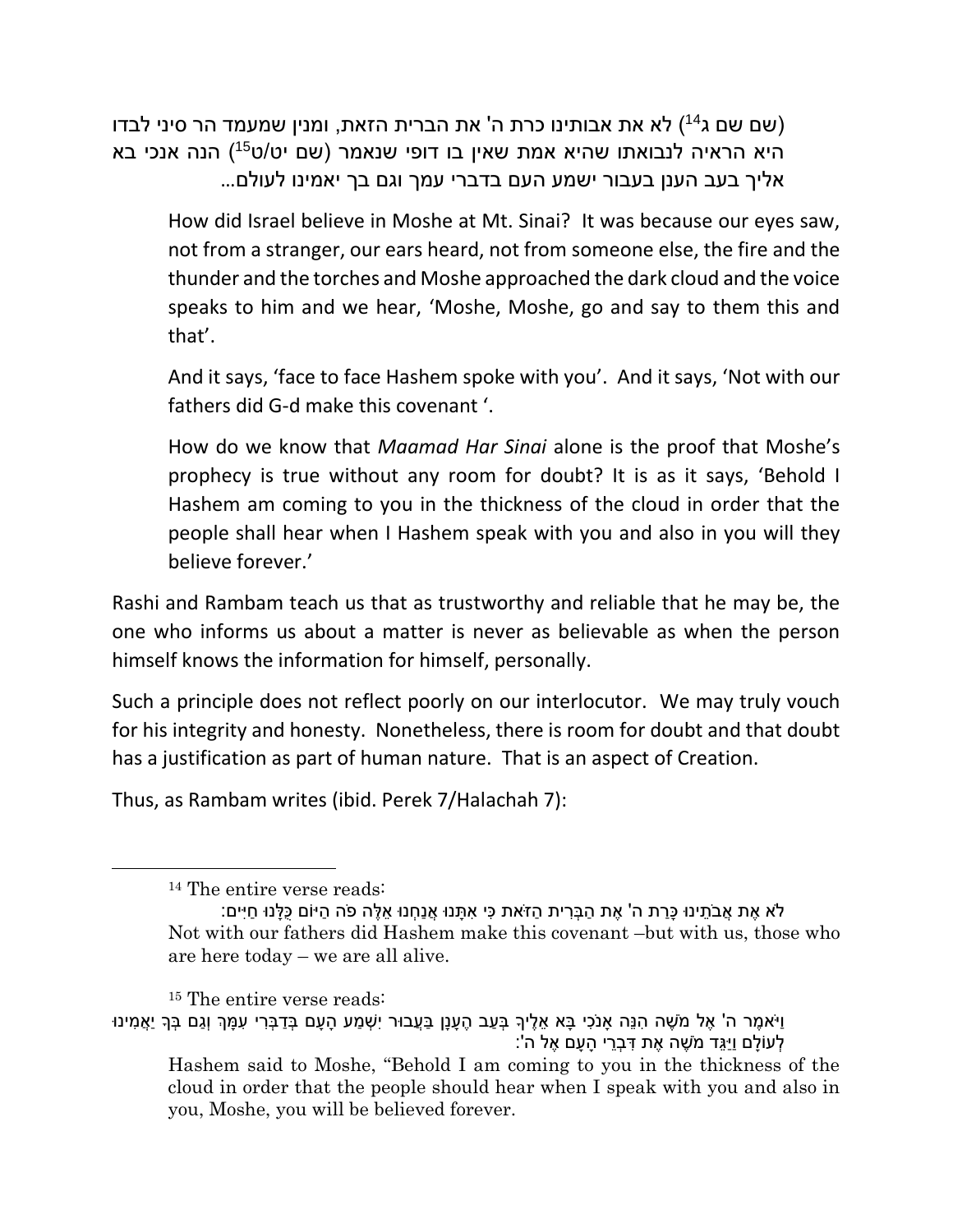שנצטוינו לחתוך את הדין (דברים יט/טו<sup>16</sup>) על פי שני עדים כשרים ואף על פי... שאפשר שהעידו בשקר הואיל וכשרים הם אצלינו מעמידין אותן על כשרותן...

We have been commanded to decide the law according to what two witnesses who are *kosher* [say. This is so] even though it is possible that they testified falsely. [The reason that we accept their testimony despite this doubt is] that since they were *kosher*, we keep that as their status as being fit to testify [and to accept their testimony].

If such doubt is part of Creation then there is justification for it and that is why Hashem gave the Torah in such a demonstrative way, with greatness and publicly.

That is, we cannot say that G-d 'erred' in giving the first set of *luchos* in a manner with which the Midrashim found fault. *Mattan Torah* 'had' to be done in public and with great fanfare so that Israel would know without a doubt that Hashem appointed Moshe Rabbenu as His *shliach* to transmit His Will.

However, once that was done there was no longer any necessity to copy the circumstances of that event and thus the issues associated with the public nature and the fanfare of *Mattan Torah* were not repeated at the giving of the second tablets. Once such repetition was unnecessary it would have been wrong to do it because of the attendant problems which were connected to such a revelation.

When we now return to Yisro we can certainly understand what he meant when he said ידעתי עתה, *now* I know.

Of course Yisro knew before as well. However, his exposure to more details added to his knowledge qualitatively. His level of acceptance was raised in a way that did not exist earlier. When someone is exposed to greater and greater reliable information then the level of their acceptance grows in a corresponding manner<sup>17</sup>.

 $\overline{a}$ 

<sup>17</sup> Of course, if Yisro was at Sinai prior to *Mattan Torah* and he was present for the Revelation, then his level of belief no longer possessed any doubts. If Yisro was not

<sup>&</sup>lt;sup>16</sup> The entire verse reads:

<sup>ֿ</sup>לֹא יַקוּם עַד אֶחַד בָּאִישׁ לְכָל עַוֹן וּלְכָל חֲטָאת בְּכָל חֲטָא אֱשֶׁר יֶחֱטָא עַל פִּי שָׁנֵי עַדִים אוֹ עַל פִּי שִׁלשַׁה ָעדים יִקוּּם דּבר:

One witness shall not arise against a person for any type of transgression or for any type of sin that a person might transgress; according to the word of two witnesses or the word of three witnesses shall the matter be validated.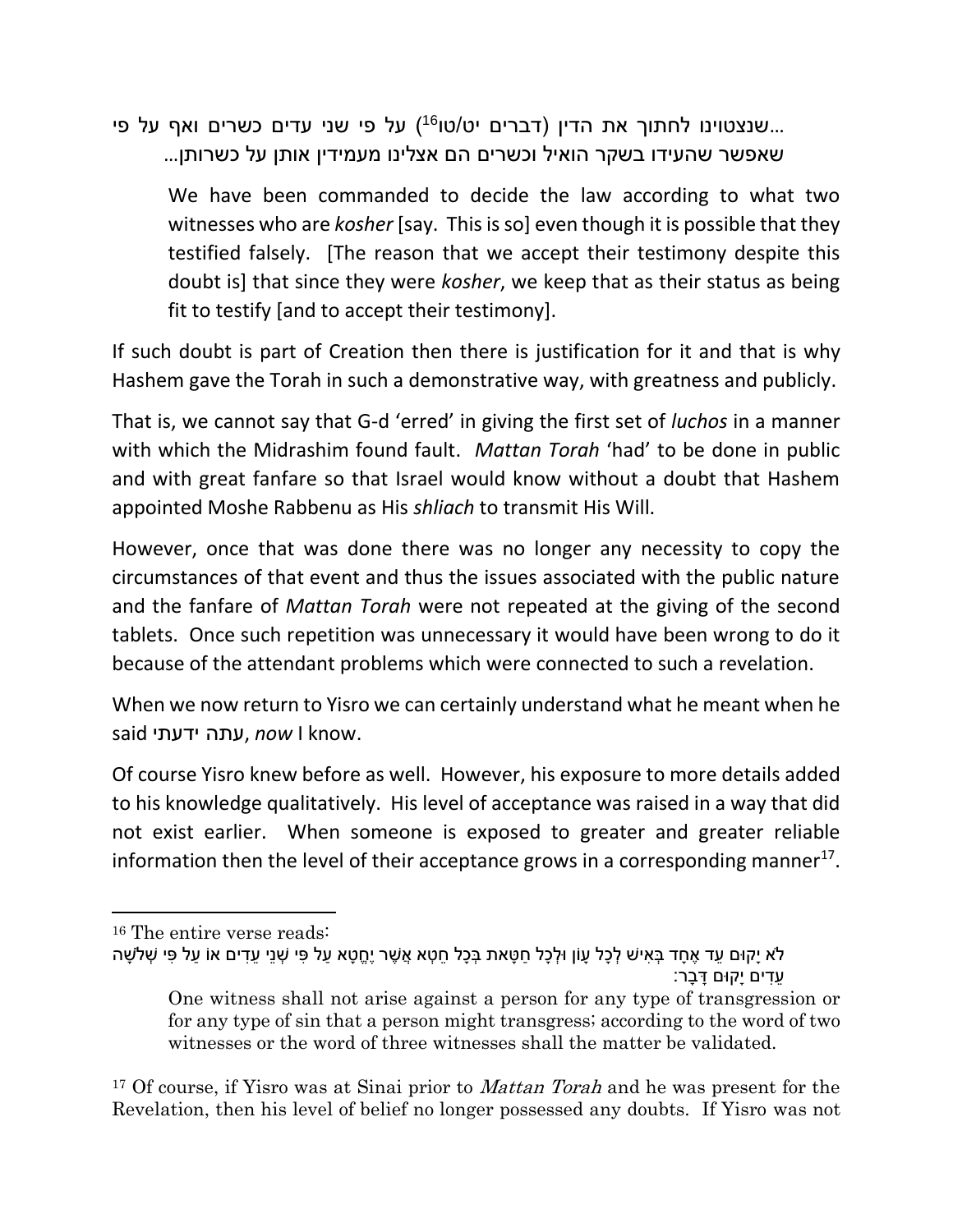Yisro, the individual and the Parsha, has what to teach us from the long narrative that begins our Parsha.

Yisro was a great believer. It is clear that he did not doubt that which he heard regarding the miracles that occurred to Israel. Otherwise he would not have had the motivation to come.

It is also clear that it is not enough to 'hear'. Although the Parsha begins with the words יתרו וישמע,' Yisro heard', the Midrash that Rashi cites finds it necessary to add on to Yisro's hearing and writes:

## מה שמועה שמע ובא

What did Yisro hear that motivated him to come to *Machaneh Yisroel*?

There may be those who would think that if Yisro already was convinced enough to come to *Machaneh Yisroel* it would not be necessary to add on to his knowledge. After all, he heard; he came!

The Torah makes it quite clear, though, that such an attitude is improper. Moshe knew why Yisro came and yet he spent considerable time teaching his father-in-law details, specifics and nuances of which the latter was unaware.

If Yisro arrived only after *Mattan Torah*, he did not merit 'seeing' that Hashem spoke with Moshe. And neither do we. But just like Moshe Rabbenu saw fit to teach Yisro more than he already knew, so we, *vis a vis* ourselves and others, cannot be satisfied because we are already committed Jews, already observing Mitzvos. We deserve to be exposed to greater knowledge, greater understanding so that we can say, like Yisro:

עתה ידעתי

Now, I know better, quantitatively and qualitatively, than that which I already knew in the past.

And if this true of our personal search for knowledge and understanding of Torah, it must also be true for the efforts that we make on behalf of others: our children, our students, our fellow Jews.

present for *Mattan Torah* then it is likely that he might have retained some reservations.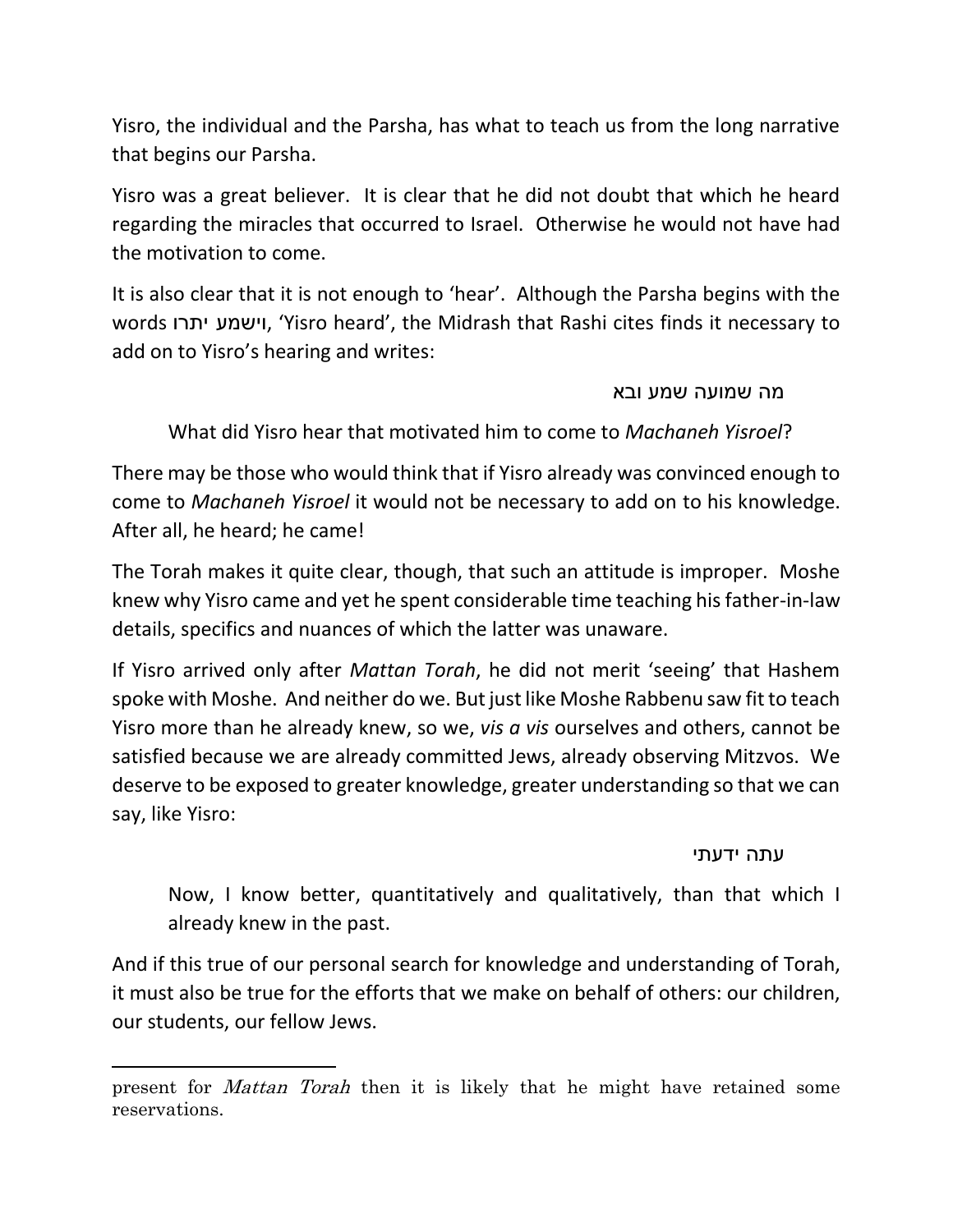But there is another aspect to consider when we seek to enhance, quantitatively and qualitatively, the knowledge of others so that their commitment to G-d and His Torah should be ever-increasing.

That is the aspect of the second event that motivated Yisro to come to *Machaneh Yisroel*- the war against Amalek.

Seemingly, that war should have been a discouraging factor, one that would deter Yisro from making the journey and the commitment that was connected to it.

The Exodus was a huge success. The Egyptians were punished, pulverized and destroyed as that event concluded with the splitting of the Red Sea.

The battle with Amalek, on the other hand, was not a resounding success.

We read in last week's Parshas B'shalach (Sh'mos Perek 17/Posuk 8):

וַיַּבֹא עֲמַלֵק וַיִּלַּחֵם עִם יִשְׂרַאֵל בַּרְפִידִם:

Amalek came and fought with Israel at *Refidim*.

The need to say that 'Amalek came' requires explanation. Why wasn't it sufficient to say that Amalek battled Israel, why was the preface of עמלק ויבא necessary?

The answer is found in the other instance where the Torah relates to this event – in Parshas Ki Setze in D'vorim. We read there (Perek 25/Posuk 18):

ָּאֲשֶׁר קָרְךָ בַּדֶּרֶךְ וַיְזַנֵּב בְּךָ כָּל הַנֶּחֱשָׁלִים אַחֲרֶיךָ וְאַתָּה עָיֵף וְיָגֵעַ וְלֹא יָרֵא אֱ...ל'קים:

Amalek happened to you on the road; he attacked you from behind – [killing] all of the weak ones who were in back of you; you were tired and weary; Amalek did not fear G-d.

The word קרך which we translated not incorrectly as 'happened' has many explanations. One of those explanations that Rashi brings reads:

דבר אחר לשון קור וחום, צננך והפשירך מרתיחתך, שהיו כל האומות יראים להלחם בכם ובא זה והתחיל והראה מקום לאחרים. משל לאמבטי רותחת שאין כל בריה יכולה לירד בתוכה, בא בן בליעל אחד קפץ וירד לתוכה. אף על פי שנכוה, הקרה אותה בפני אחרים: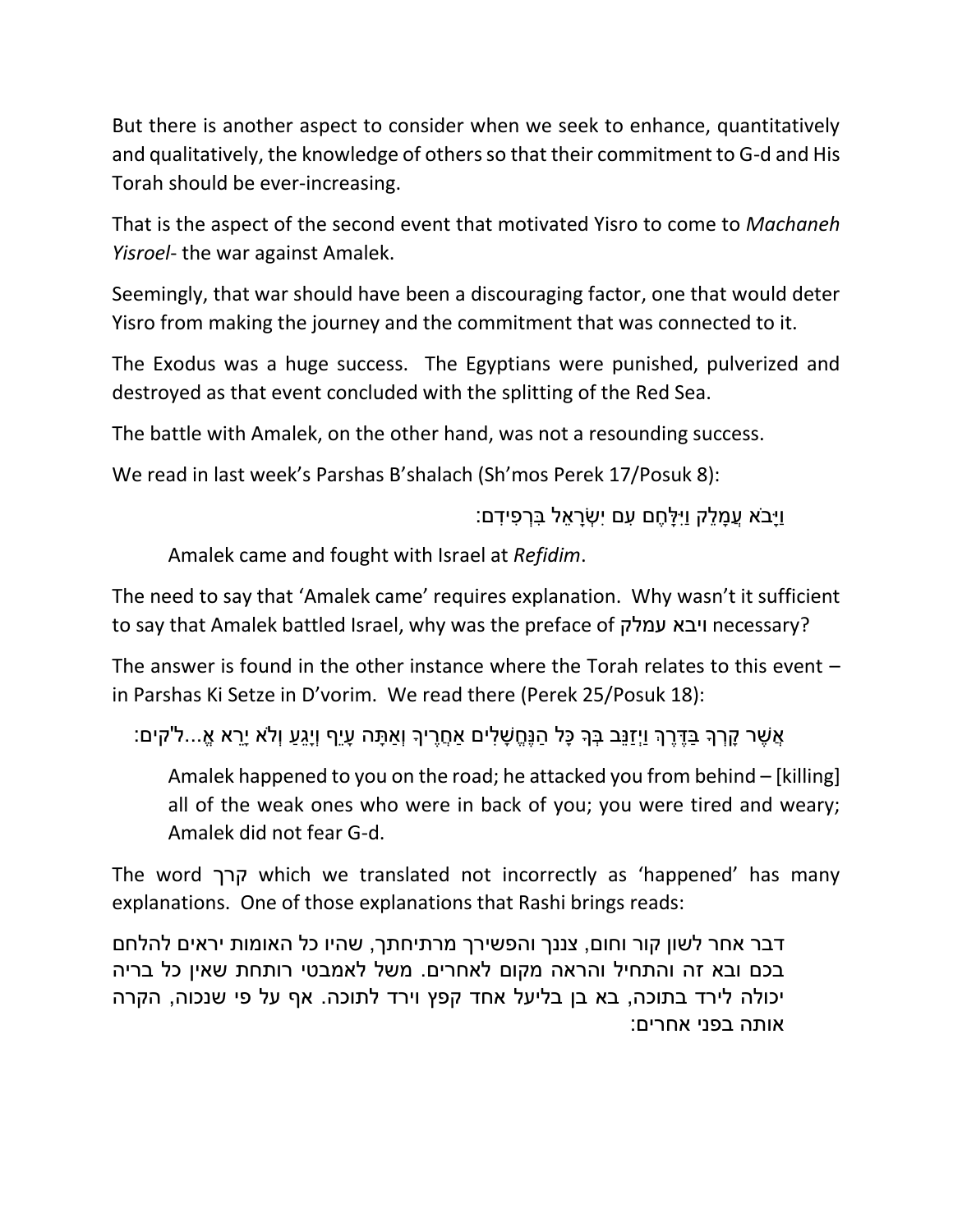*Another explanation* - קרך is from the word referring to cold [as in 'cold and hot']. Amalek cooled you off, made you lukewarm from your boiling hot temperature.

[This means] that all of the nations were afraid to fight against you, Israel, and this one *came* and started up with you and demonstrated that this could be done by others, too.

The parable is that of a scalding tub of water that no one was able to enter because of its intense heat. Some low-level person comes and jumps into the tub. Even though he was burned badly, he cooled the tub off so that others could enter into it.

And the final verse of Parshas B'shalach (ibid. Posuk 16) is not uplifting either. Hashem says to Moshe:

וַיֹא ֶׁמר ִכי יָּד ַעל ֵּכס י...ָּה ִמ ְל ָּח ָּמה ַלה' ַבֲע ָּמ ֵּלק ִמּדֹר ּדֹר:

Hashem said, 'Because the Divine Hand is upon the throne of G-d, the war of Hashem against Amalek is for generation to generation.

Rashi writes:

כי יד על כס י...ה - ידו של הקדוש ברוך הוא הורמה לישבע בכסאו להיות לו מלחמה ואיבה בעמלק עולמית, ומהו כס, ולא נאמר כסא, ואף השם נחלק לחציו, נשבע הקדוש ברוך הוא שאין שמו שלם ואין כסאו שלם עד שימחה שמו של עמלק כולו...

*The Divine Hand is on the throne of G-d* – the Hand of Hashem is raised to take an oath on His throne that He will have a war and hatred against Amalek forever.

Why does it say כס instead of the complete word כסא and why is G-d's Name divided into two with only the first two letters written, *yud* and *heh* and not the final two letters, *vov* and *heh*?

The meaning is that Hashem took an oath that His Name is incomplete and His Throne is incomplete until the name of Amalek will be blotted out completely.

The battle has not terminated. The struggle continues, the Torah proclaimed. And we know that it continues to this very day.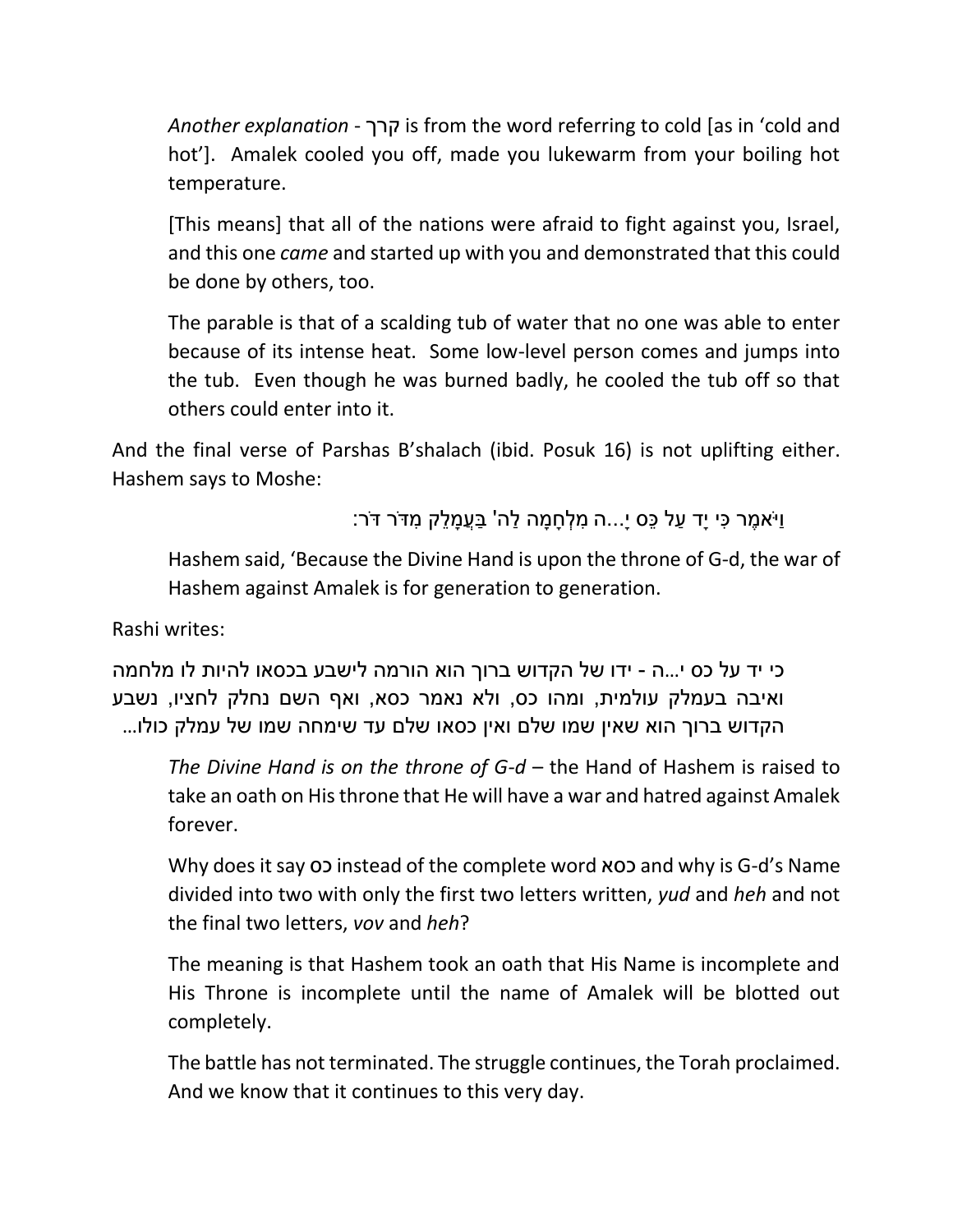I believe that this is precisely what Yisro thought regarding the war with Amalek and it was that understanding that served as a secondary motivation for him to join with Israel.

If we hear that all is good, if we hear that everything is perfect and that there are no bumps on the road, we have a reason to be suspicious. We can think, often correctly, that someone is 'sweet-talking' us, avoiding difficult issues so as not to dissuade us from being loyal to Torah.

Such an approach may work with those who are simplistic, but will not be successful for the ones who are more sophisticated. And, Yisro was anything but simple.

When we learn Torah there are things that we do not understand. Not only that, there are issues that seem to contradict values that we hold dear and the reconciliation can be trying and difficult.

If we truly believe, then we know that the questions are part of the understanding of Torah, not just the answers.

My Rebbe Rav Zelig Starr ZT"L instructed us 'not to ruin a good question with a bad answer. If you have a good question, write it down and put it in your pocket and when the opportunity comes, you will find an answer.'

I heard in the name of the late Satmar Rov, *Rav Yoelish ZT"L* that he responded to another *Odom Godol* who re-read a Rambam because of a new scientific discovery:

פון א קשיא שטארב'מן נישט

A question doesn't kill!

And in our Parshas Yisro, 'a question' was the convincing aspect that brought Yisro to a decision that the Exodus alone was unable to accomplish. The 'question' was the success that Amalek had after Israel's unlimited success at the Exodus and the need for G-d to have a relentless and ongoing war with Amalek –rather than decimating them immediately.

And with this understanding, we can gain a perspective, on what Rashi writes in our Parsha (Perek 18/Posuk 13):

ואין פרשה זו כתובה כסדר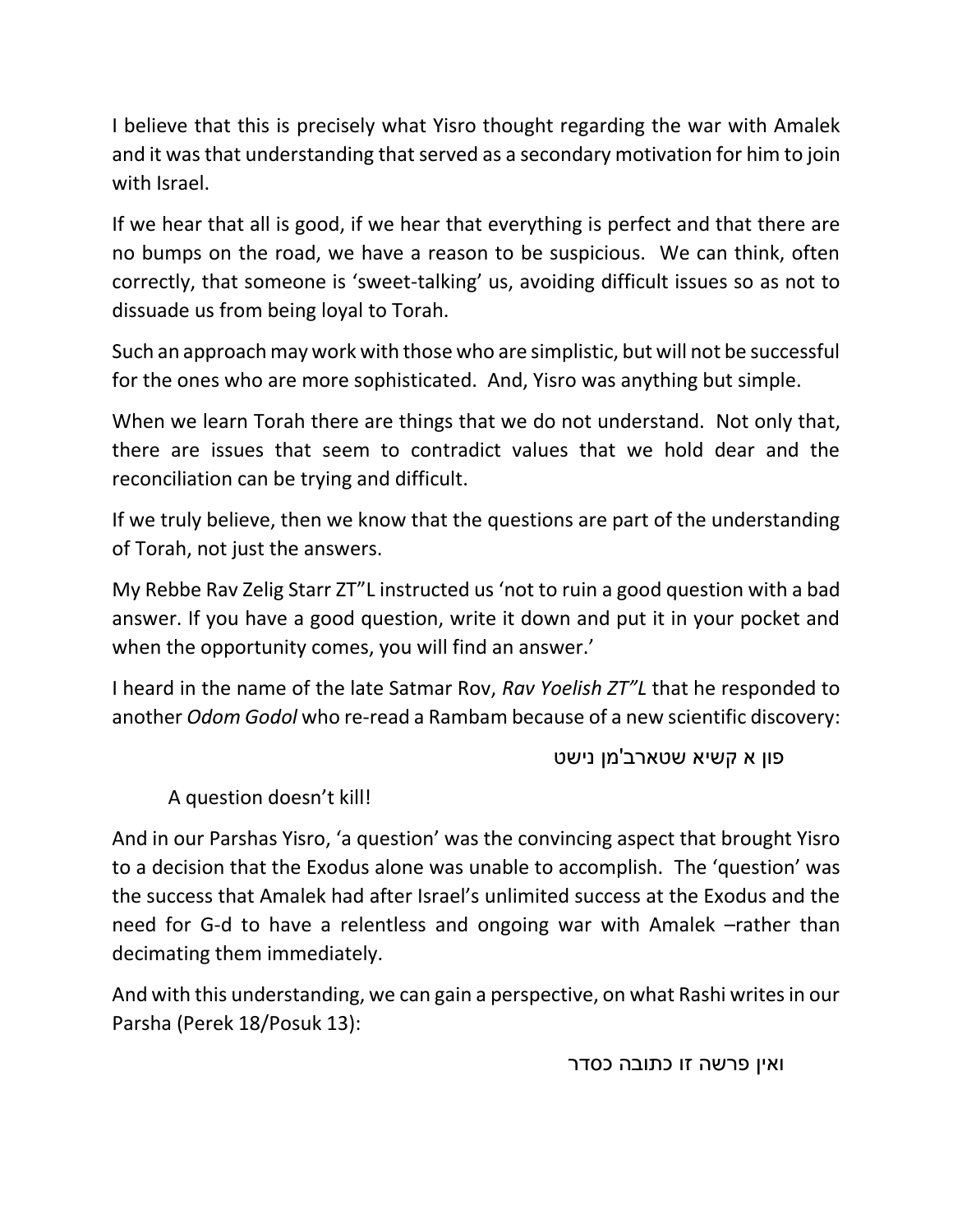The sections of our Parsha are not written in historical order<sup>18</sup>.

Why did the Torah write about Yisro's arrival to the encampment of Israel before teaching us the Ten Commandments?

The answer is that the need to seek, to learn, to understand, to comprehend, to question and to seek answer for the questions, is an attitude that is a prerequisite to the study of Torah.

The more that we truly believe that Torah is Divine the more we will know that there are limits to our understanding. That limit to our understanding does not mean that we raise our hands in defeat.

The contrary is true. We need to test our limits. We do not raise our hands in defeat and give up before attempting. We keep on until we cannot understand any more  $-$  and then we begin once more<sup>19</sup>.

The first verse in Parshas Bechukosai (Vayikro Perek 26/Posuk 3) reads:

ָּאִם בְּחֻקֹּתַי תֵּלֵכוּ וְאֶת מִצְוֹתַי תִּשְׁמְרוּ וַעֲשִׂיתֵם אֹתַם:

If you will go in My statutes and observe My Mitzvos and do them.

Since each of the three phrases of this verse seem very similar, Rashi has to tell us:

אם בחקתי תלכו...מה אני מקיים אם בחקתי תלכו, שתהיו עמלים בתורה:

*If you will go in My statutes* – How do I understand this phrase? You have to toil in Torah.

Why should בחוקותי, My 'statutes' refer to 'toiling' in the study of Torah?

 $\overline{a}$ 

The answer is clear. G-d has not told us what our limits are in what we can attain in the study of Torah. That is a *chok*, it is hidden from us and we can only know our limits by toiling and seeing how much we can achieve. And when we come to that

<sup>18</sup> See the continuation of this Rashi and his supra-commentators as well as the other Meforshim to learn what aspects are specifically out of order as well opinions that differ with Rashi.

<sup>19</sup> Some 45 years ago, an Admor quoted Adlai Stevenson who was a U.S. Senator and presidential candidate, who said, 'If man's reach cannot exceed his grasp, then what is heaven for'.